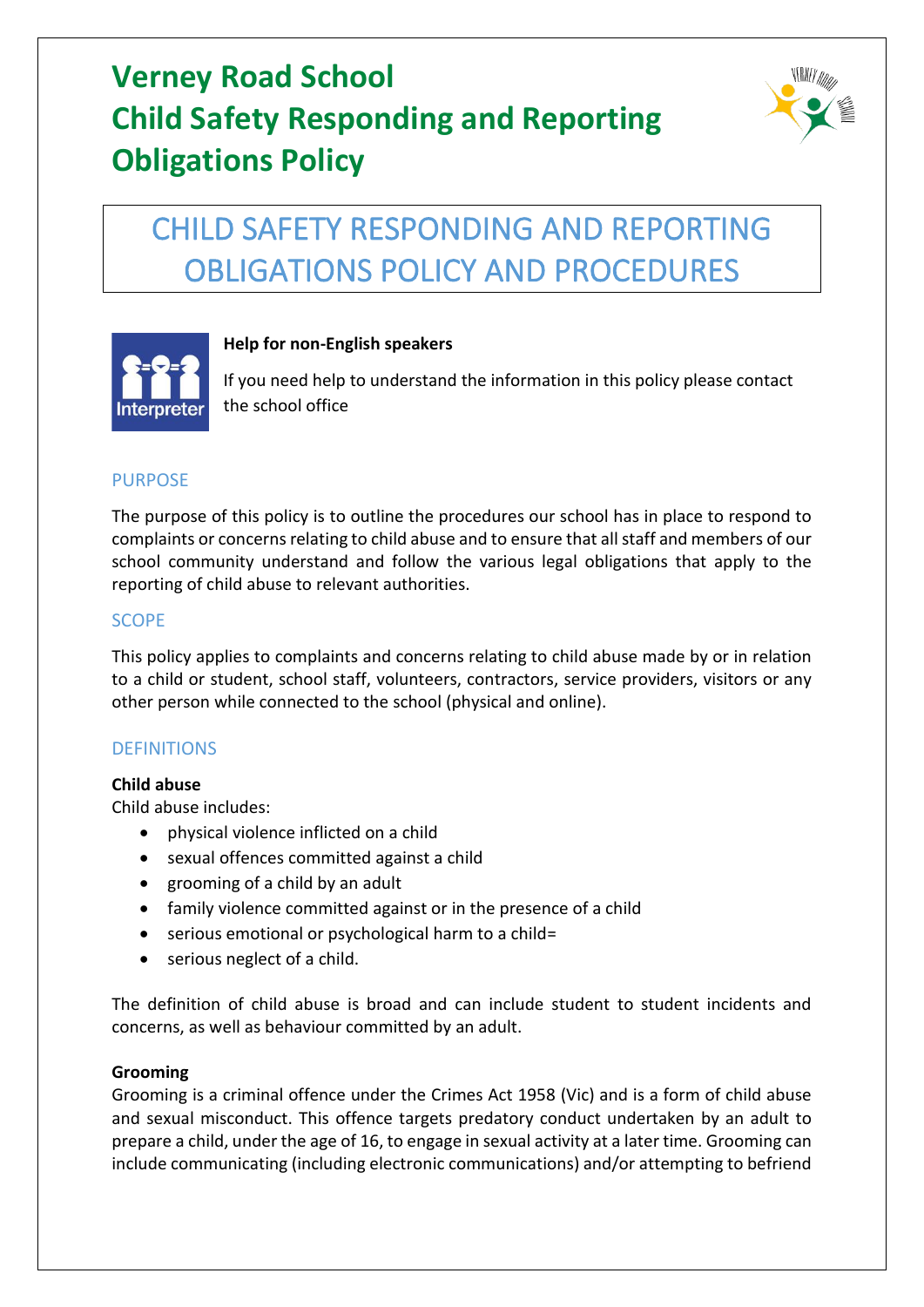

or establish a relationship or other emotional connection with the child or their parent or carer.

## **School staff member**

For the purpose of this policy a school staff member includes a contractor engaged by the school or school council to perform child-related work.

# **POLICY**

Verney Road School understands the important role our school plays in protecting children from abuse. We have a range of policies and measures in place to prevent child abuse from occurring at our school or during school activities.

#### **Information for students**

- All students should feel safe to speak to any staff member to raise any concerns about their safety or any other concerns that they have.
- If a student does not know who to approach at Verney Road School they should start with their class teacher
- Any student who is feeling unsafe or worried can talk to any member of staff. They may wish to talk to their class teacher or their Unit Leader. They can also speak to any of the wellbeing staff or the assistant principals or principal.

## **Identifying child abuse**

To ensure we can respond in the best interests of students and children when complaints or concerns relating to child abuse are raised, all staff and relevant volunteers must:

- understand how to identify signs of child abuse and behavioural indicators of perpetrators - for detailed information on identifying child abuse and behavioural indicators of perpetrators refer to Identify child abuse.
- understand their various legal obligations in relation to reporting child abuse to relevant authorities - for detailed information on the various legal obligations refer to Appendix A
- follow the below procedures for responding to complaints or concerns relating to child abuse, which ensure our school acts in the best interests of students and children and complies with both our legal and Department policy obligations.

At Verney Road School we recognise the diversity of the children, young people, and families at our school and take account of their individual needs and backgrounds when considering and responding to child safety incidents or concerns.

## **Procedures for responding to an incident, disclosure, allegation or suspicion of child abuse**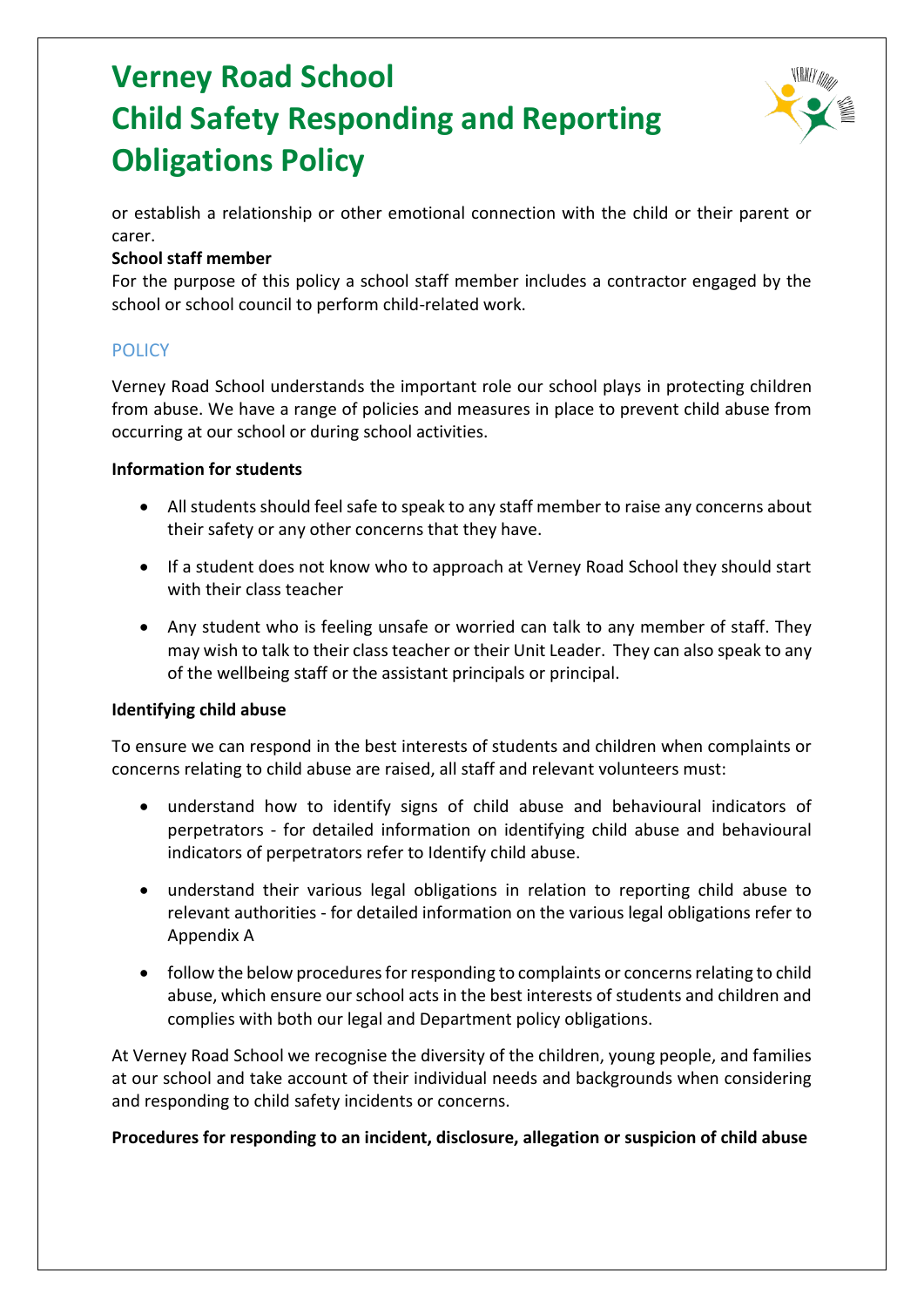

In responding to a child safety incident, disclosure, allegation or suspicion, Verney Road School will follow:

- the Four Critical Actions for Schools for complaints and concerns relating to all forms of child abuse
- the Four Critical Actions: Student Sexual Offending for complaints and concerns relating to student sexual offending
- our Student Wellbeing and Engagement Policy and Bullying Prevention Policy for complaints and concerns relating to student physical violence or other harmful student behaviours.

#### **School staff and volunteer responsibilities**

#### 1. Immediate action

If a school staff member or volunteer witnesses an incident of child abuse, or reasonably believes, suspects or receives a disclosure or allegation that a child has been, or is at risk of being abused, they must:

- If a child is at immediate risk of harm, separate alleged victims and others involved, administer first aid (appropriate to their level of training) and call 000 for urgent medical or police assistance where required to respond to immediate health or safety concerns.
- Notify the principal, assistant principal (child safety officer), or a member of the leadership team or wellbeing team as soon as possible, who will ensure our school follows the steps in these procedures.

#### *NOTE for staff and volunteers:*

- if you are uncertain if an incident, disclosure, allegation or suspicion gives rise to a concern about child abuse you must always err on the side of caution and report the concern to the principal, assistant principal Jesse Whittaker who is our Child Safety Officer.
- If the Jesse Whittaker is unavailable, Angela Buxton (Principal) or Carolyn West (Assistant Principal) will take on this role.
- If the concerns relates to the conduct of the assistant principals or principal, notify the NEVR regional office on 1300 333 231 who must then take on responsibility for ensuring our school follows these procedures.

Refer to Appendix B for guidance on how to respond to a disclosure of child abuse.

2. Reporting to authorities and referring to services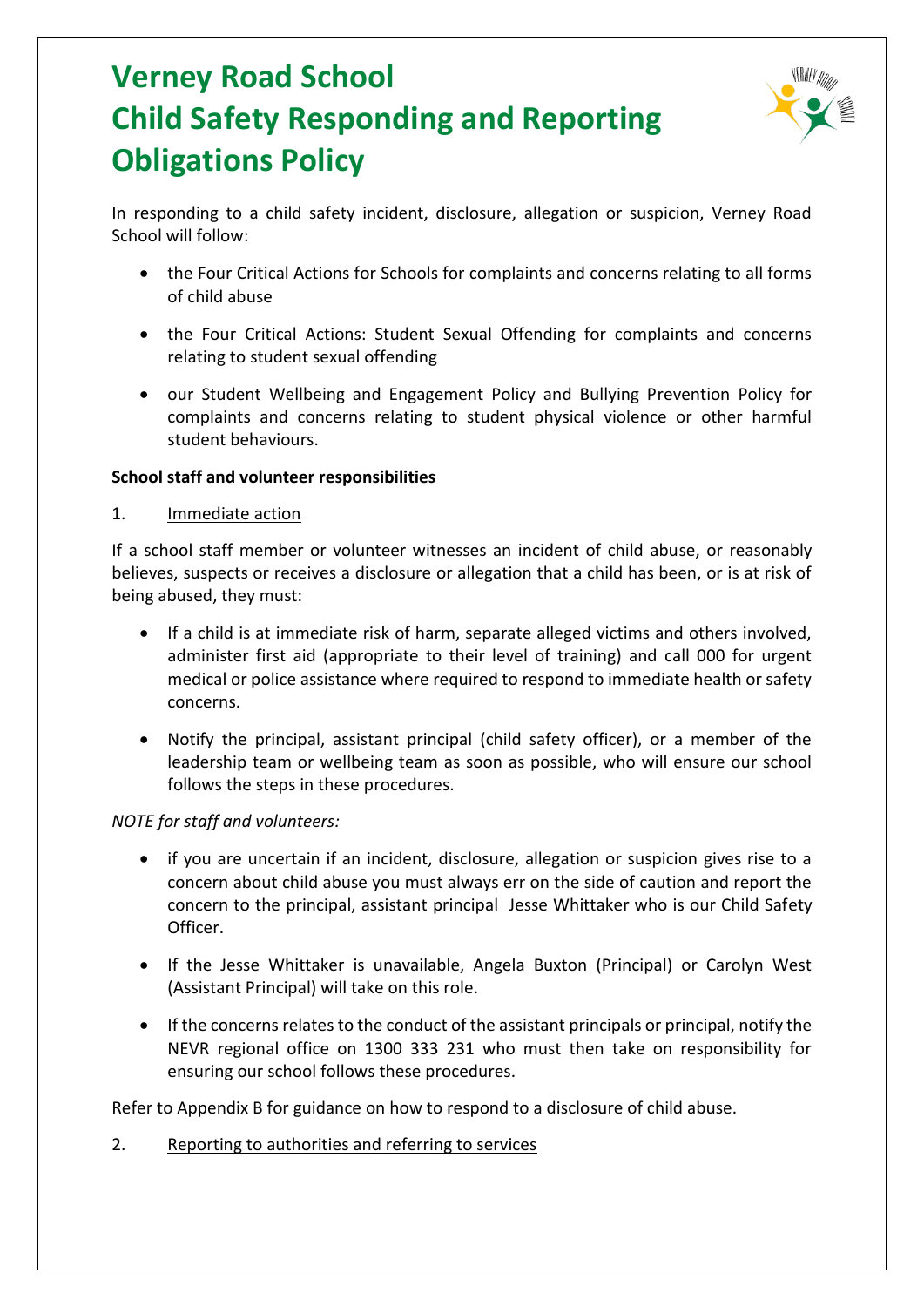

As soon as immediate health and safety concerns are addressed, and relevant school staff have been informed, the Child Safety Officer (Jesse Whittaker) must report all incidents, suspicions and disclosures of child abuse as soon as possible.

The following steps will ensure our school complies with the four critical actions as well as additional actions required under the Child Safe Standards.

The Child Safety Officer (Jesse Whittaker) must ensure:

- all relevant information is reported to the Department of Families, Fairness and Housing (DFFH) Child Protection, Victoria Police or relevant services where required
- the incident is reported to the Department's eduSafe Plus portal or the Incident Support and Operations Centre (1800 126 126) in accordance with the severity rating outlined in the Managing and Reporting School Incidents Policy
- all reportable conduct allegations or incidents are reported by the Principal to the Department's Employee Conduct Branch (03 7022 0005) – where a reportable conduct allegation is made against the Principal, the Regional Director must be informed who will then made a report to Employee Conduct Branch

NOTE: In circumstances where staff members are legally required to report child abuse to DFFH Child Protection or Victoria Police and they are unable to confirm that the information has been reported by another person at the school or the designated member of school staff does not agree that a report needs to be made, the staff member who has formed the reasonable belief must still contact DFFH Child Protection and Victoria Police to make the report.

If you believe that a child is not subject to abuse, but you still hold significant concerns for their wellbeing you must still act. This may include making a referral or seeking advice from Child FIRST or The Orange Door (in circumstances where the family are open to receiving support) DFFH Child Protection or Victoria Police.

## 3. Contacting parents or carers

The Child Safety Officer (Jesse Whittaker) or Principal (Angela Buxton) must ensure parents and carers are notified unless advised otherwise by DFFH Child Protection or Victoria Police, or there are other safety and wellbeing concerns in relation to informing parents/carers.

Principals may contact the Department of Education and Training Legal Division for advice on notifying parents and carers, and where relevant, the wider school community.

For further guidance, refer to PROTECT Contacting parents and carers

## 4. Ongoing protection and support

The Child Safety Officer (Jesse Whittaker), must ensure appropriate steps are taken by the school to protect the child and other children from any continued risk of abuse. These steps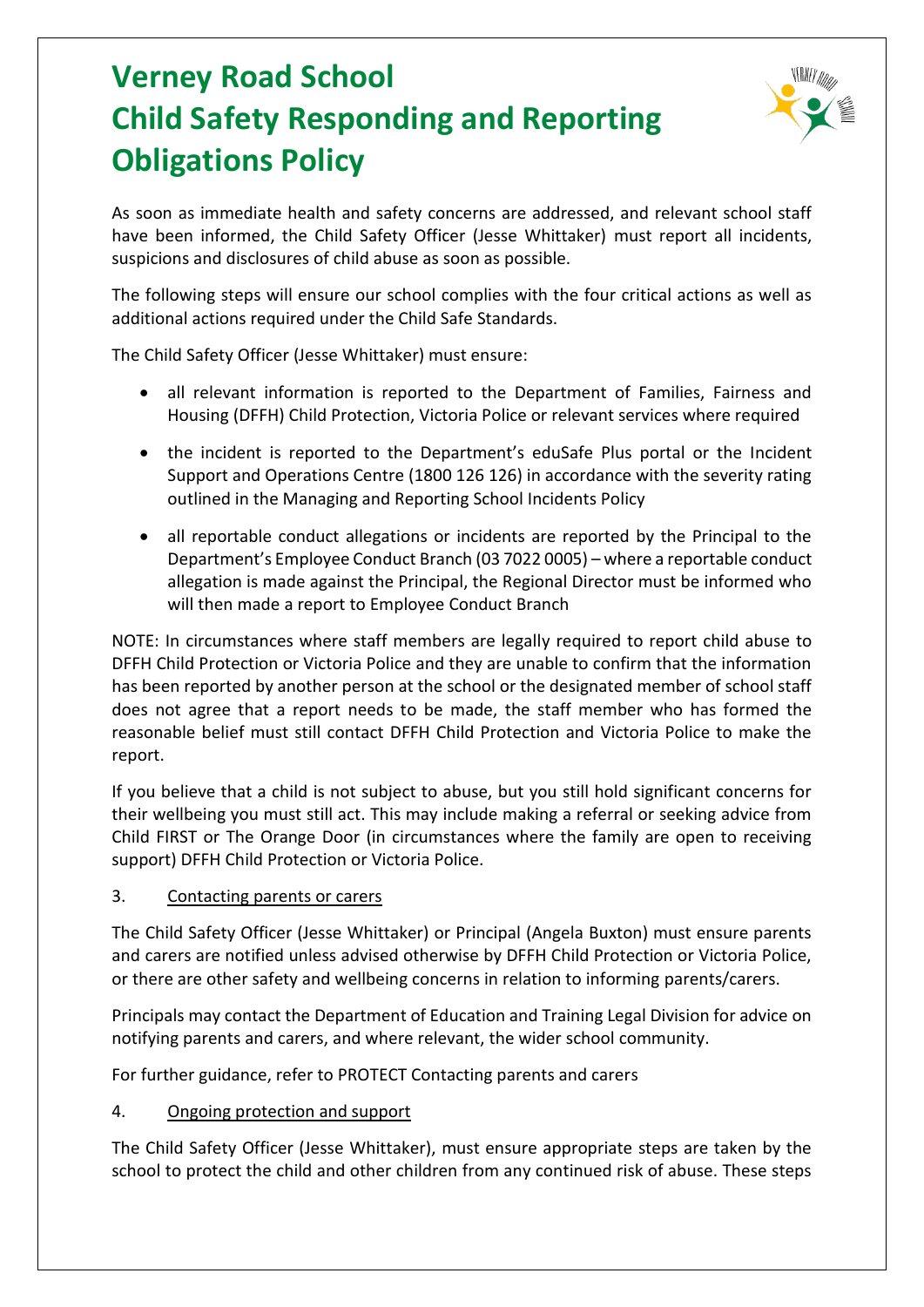

must be taken in consultation with any relevant external agency or Department staff such as DFFH Child Protection, Victoria Police, Legal Division or Employee Conduct Branch. Ongoing protection will also include further reports to authorities if new information comes to light or further incidents occur.

Appropriate, culturally sensitive and ongoing support must be offered and provided to all affected students. Ongoing support will be based on any available advice from the Department, parents and carers, health practitioners, and other authorities (such as DFFH or Victoria Police) and may include referral to wellbeing professionals, development of a safety plan, student support group meetings, and, for student to student incidents, behaviour management and support measures.

#### 5. Recordkeeping

The Child Safety Officer (Jesse Whittaker), will ensure that:

- detailed notes of the incident, disclosure, allegation or suspicion are taken using the Responding to Suspected Child Abuse: Template or the Responding to Student Sexual Offending: template including, where possible, by the staff member or volunteer who reported the incident, disclosure, or suspicion to them
- detailed notes are taken of any immediate or ongoing action taken by the school to respond to the incident, disclosure, allegation or suspicion
- all notes and other records relating to the incident, disclosure, allegation or suspicion, including the schools immediate and ongoing actions, are stored securely in secure admin folder.

## **For school visitors and school community members**

All community members aged 18 years or over have legal obligations relating to reporting child abuse – refer to Appendix A for detailed information.

Any person can make a report to DFFH Child Protection or Victoria Police if they believe on reasonable grounds that a child is in need of protection. For contact details, refer to the Four Critical Actions.

Members of the community do not have to inform the school if they are making a disclosure to DFFH Child Protection or the Victoria Police. However, where a community member is concerned about the safety of a child or children at the school, the community member should report this concern to the principal so that appropriate steps to support the student can be taken

## **Additional requirements for all staff**

All staff play an important role in supporting student safety and wellbeing and have a duty of care to take reasonable steps to prevent reasonably foreseeable harm to students.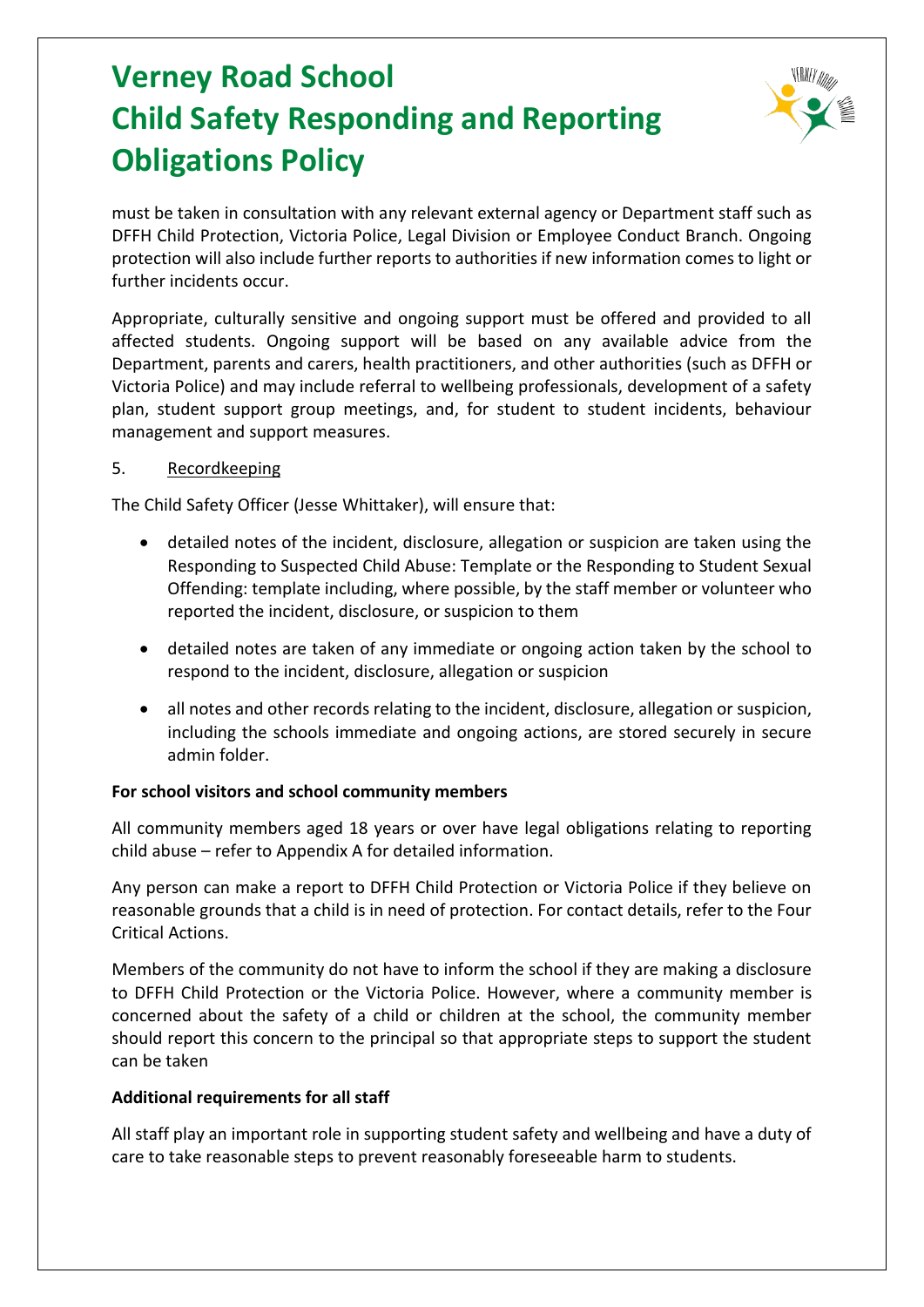

Fulfilling the roles and responsibilities in the above procedure does not displace or discharge any other obligations that arise if a person reasonably believes that a child is at risk of child abuse. This means that if, after following the actions outlined in the procedure, a staff member reasonably believes that a child remains at risk of abuse, they must take the following steps:

- if they are concerned that the school has not taken reasonable steps to prevent or reduce the risk, raise these concerns with the principal in the first instance, and escalate to the regional office if they remain unsatisfied.
- report the matter to the relevant authorities where they are unable to confirm that the information has been reported by another staff member

Staff must refer to Appendix A for further information on their obligations relating to reporting to authorities.

# **COMMUNICATION**

This policy will be communicated to our school community in the following ways:

- Available publicly on our school's website (or insert other online parent, carer, student communication method)
- Included in staff induction processes and annual staff training
- Included in volunteer induction processes and training for relevant volunteers
- Discussed an annual staff briefings or meetings
- Included in staff handbook or manual
- Hard copy available from school administration upon request

# FURTHER INFORMATION AND RESOURCES

The following Department of Education and Training policies and guidance are relevant to this policy:

- Child Safe Standards
- Protecting Children Reporting and Other Legal Obligations
- Managing and Reporting School Incidents
- Reportable Conduct
- Restraint and Seclusion
- Identify child abuse
- Report child abuse in schools (including four critical actions)
- Identify and respond to student sexual offending